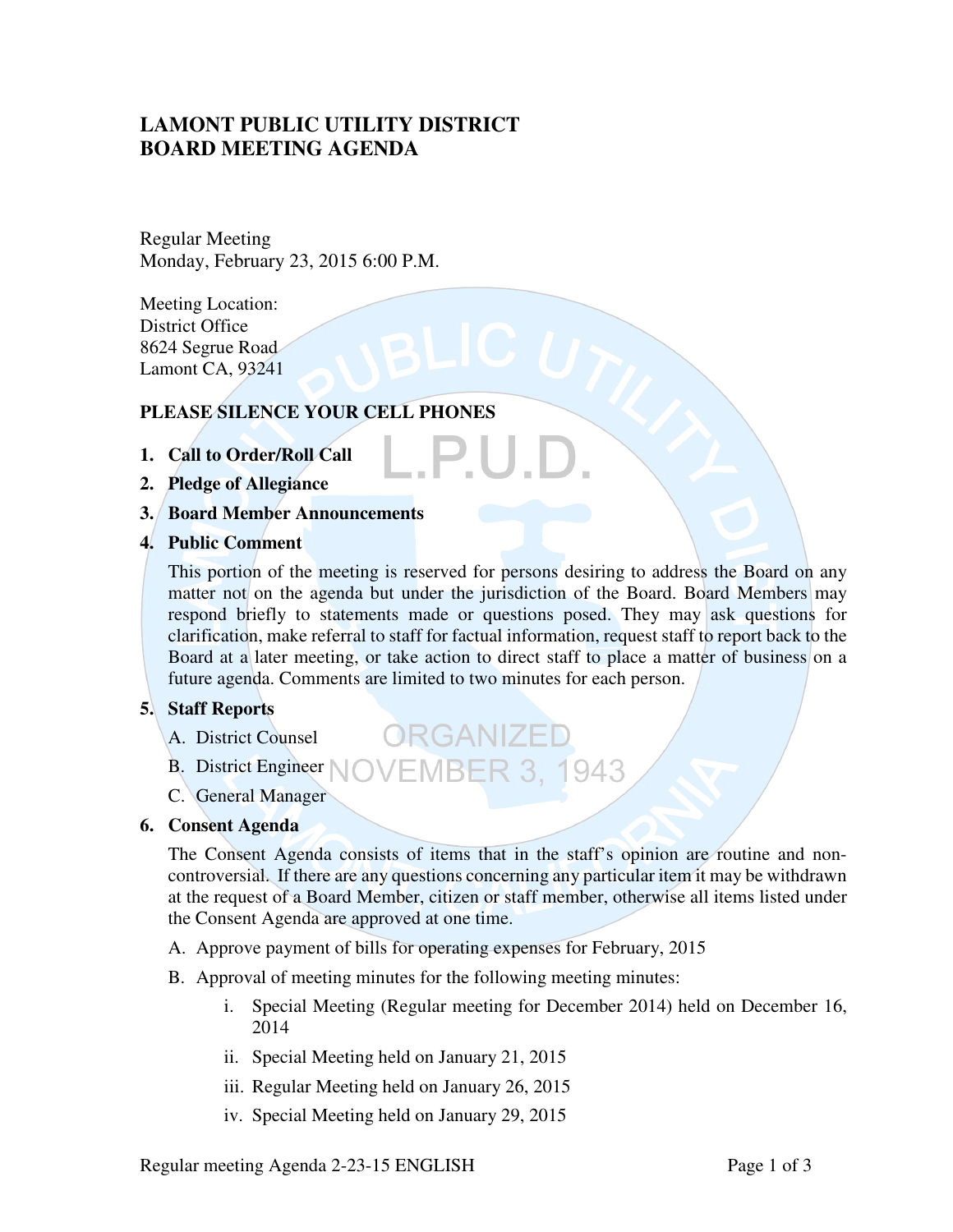- v. Special Meeting held on February 4, 2015
- vi. Special Meeting held on February 12, 2015
- C**.** Approval of financial statements for January, 2015
- D. Approval of Payroll Journal for February, 2015
- E. Progress Pay Estimates (PPE) for Capital Projects for January, 2015.
	- i. Water Well #19, PPE #9, Brough Construction Inc., \$121,837.50
	- ii. Bernard Ave and Palm Ave Waterline Relocation and Valve Installation Project, PPE #6, Brough Construction Inc., \$68,342.16
	- iii. Well #5 Emergency Generator Project, PPE#3, Brough Construction Inc., \$53,722.50.
	- iv. Well #13 Site Improvements Project, PPE#2, Brough Construction Inc., \$165,415.90.
- F. Progress Payment to EVOQUA for purchase of TCP removal equipment at Well #18, \$63,390.82.  $\blacksquare$

## **7. Regular Agenda**

- A. Report and Possible Minute Action: Consideration and approval of managements responses to the auditor's findings and possible adoption of year ending June 30, 2014 audited financials; **General Manager, Nick Turner**
- B. Report and Possible Minute Action: Consideration and approval of online payment options; **General Manager, Nick Turner**
- C. Report and Possible Minute Action: Consideration and approval of quote received from Superior Tank for improvements to tank safety at the Well #13 site in the amount of \$12,986; **General Manager, Nick Turner**   $Q_4$
- D. Report and Possible Minute Action: Consideration and approval of quote received from NSM Recycling Inc. for the removal of trees located at northeast corner of WWTP in the amount of \$5,500; **General Manager, Nick Turner**
- E. Report and Possible Minute Action: Consideration and approval of CalTRUST agreement for investment of District funds; **General Manager, Nick Turner**
- F. Report and Possible Minute Action: Possible: Consideration and approval to provide PG&E with \$2,000 deposit for design fees to install street lighting on existing poles; **General Manager, Nick Turner**
- G. Report and Possible Minute Action: Consideration and approval of Contract Change Order No. 5 for the Bernard Ave and Palm Ave Waterline Relocation and Valve Installation Project to Brough Construction Inc.; **District Engineer, JT Gardiner**